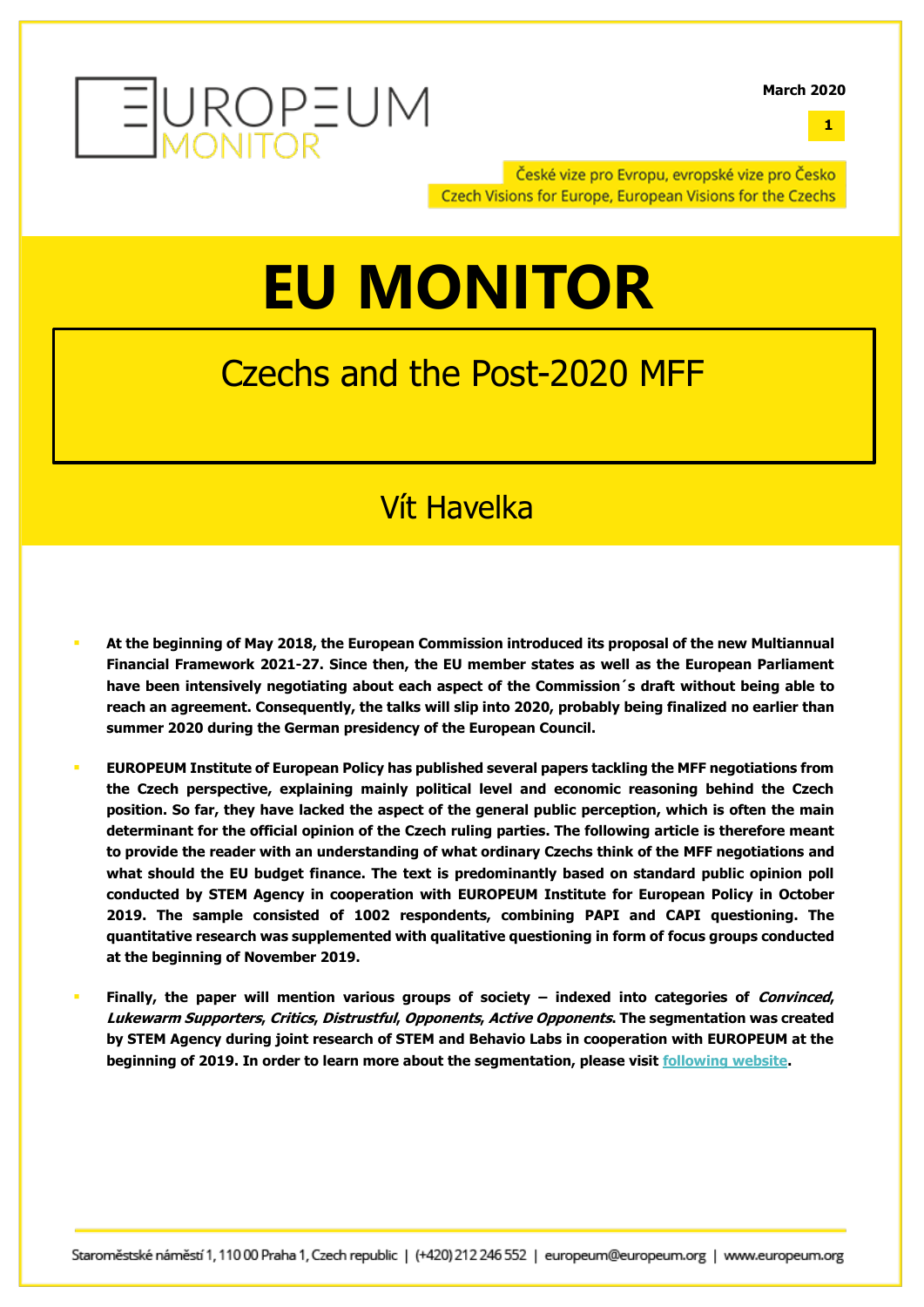**2**



České vize pro Evropu, evropské vize pro Česko Czech Visions for Europe, European Visions for the Czechs

### General Perception and Solidarity

Before diving into explaining what Czechs want the EU to fund, it is necessary to make several general remarks. Firstly, Czech population in general does not follow the negotiations, nor is interested in the EU budget or know well what it finances. They are also confused in the net Czech position with respect to the EU budget  $-$  only 24 % think that the Czech Republic receives more than it pays, 18 % is convinced the Czech position is balanced, and surprisingly 13 % believe that the Czech Republic is a net contributor to the EU budget (rest does not know). These numbers are surprising as the public discourse is filled with stories of what the EU funds finance, and the politicians often talk about the EU membership being profitable due to the Czech net position. It seems that the "knowledge" of the Czech position regarding the EU budget derives from the overall perception of the EU rather than facts. The more someone is Eurosceptic, the more he or she tends to think that the Czech Republic contributes more to the EU budget than receives (see Chart 1).

The same applies to the post-2020 Multiannual Financial Framework, although the Czech society is simultaneously more sceptical about their net position. Only 7 % of respondents think that the Czech Republic will receive more that it is about to pay, 21 % is convinced that they will pay more than receive, 21 % expects to have balanced net position and 51 % has no idea (See Figure 2). These numbers are remarkable, not only because the Czech Republic heavily profited from the Cohesion policy, but also due to the ubiquitous presence of EU funds in the media. The question is obviously what happens once the Czech Republic truly becomes a net payer. As of now, it seems that no tectonic shift in public sentiment to the EU might follow, however, this topic will eventually be raised by Eurosceptics and could result in further deterioration of Czech opinion about their membership in the EU. The Czech net position is currently not a divisive issue within the Czech society, but it might change in the future.



**CHART 1; DO YOU KNOW, HOW MUCH MONEY THE CZECH REPUBLIC PAYS TO THE EU BUDGET AND HOW MUCH WE RECEIVE BACK?**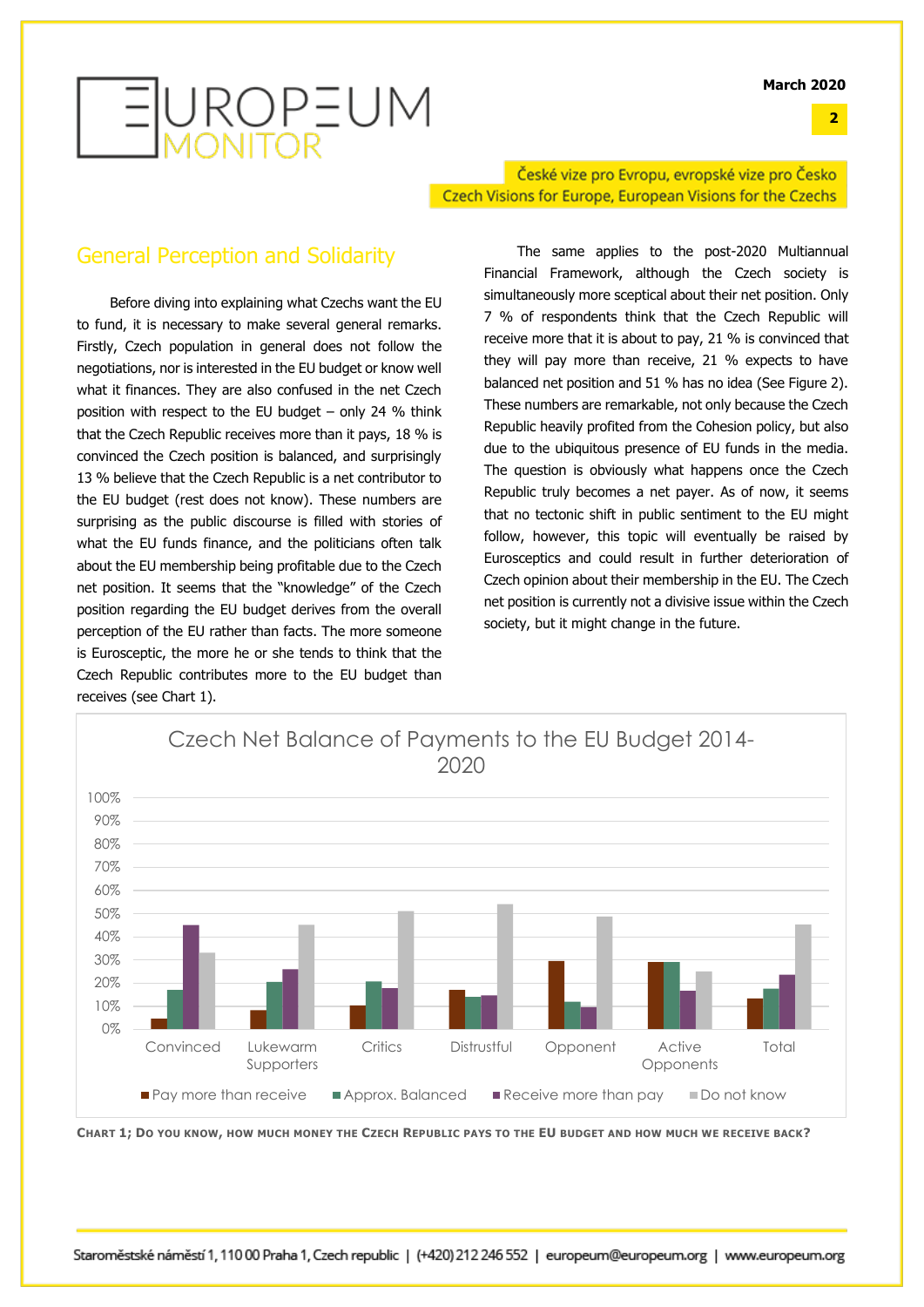**3**



České vize pro Evropu, evropské vize pro Česko Czech Visions for Europe, European Visions for the Czechs



**CHART 2; HOW MUCH MONEY WILL THE CZECH REPUBLIC PAY TO THE EU BUDGET IN THE NEW PERIOD 2021-2027?**

In the future, it will be essential to strengthen the concept of solidarity within the Czech society. The Czech Republic is currently a net recipient from the EU budget – something that might easily change in the future. Simultaneously, it can be asserted that Czech understanding of solidarity is currently not very well developed. In general, Czechs accept that there should be solidarity of richer states with poorer ones (see Chart 4). However, the current redistribution system is not perceived as fair (see Chart 4), nor should the Czech Republic receive less in the future according to general public perception (see Chart 5). This mirrors very well the Czech utilitarian sentiment towards the EU – solidarity works only if someone is supporting Czechs, but not when Czechs are asked for responsibility or help. This situation might obviously change in the future as Czechs get richer and feel the economic progress in their wallets, but as of now, the society is not mentally prepared to assume responsibility.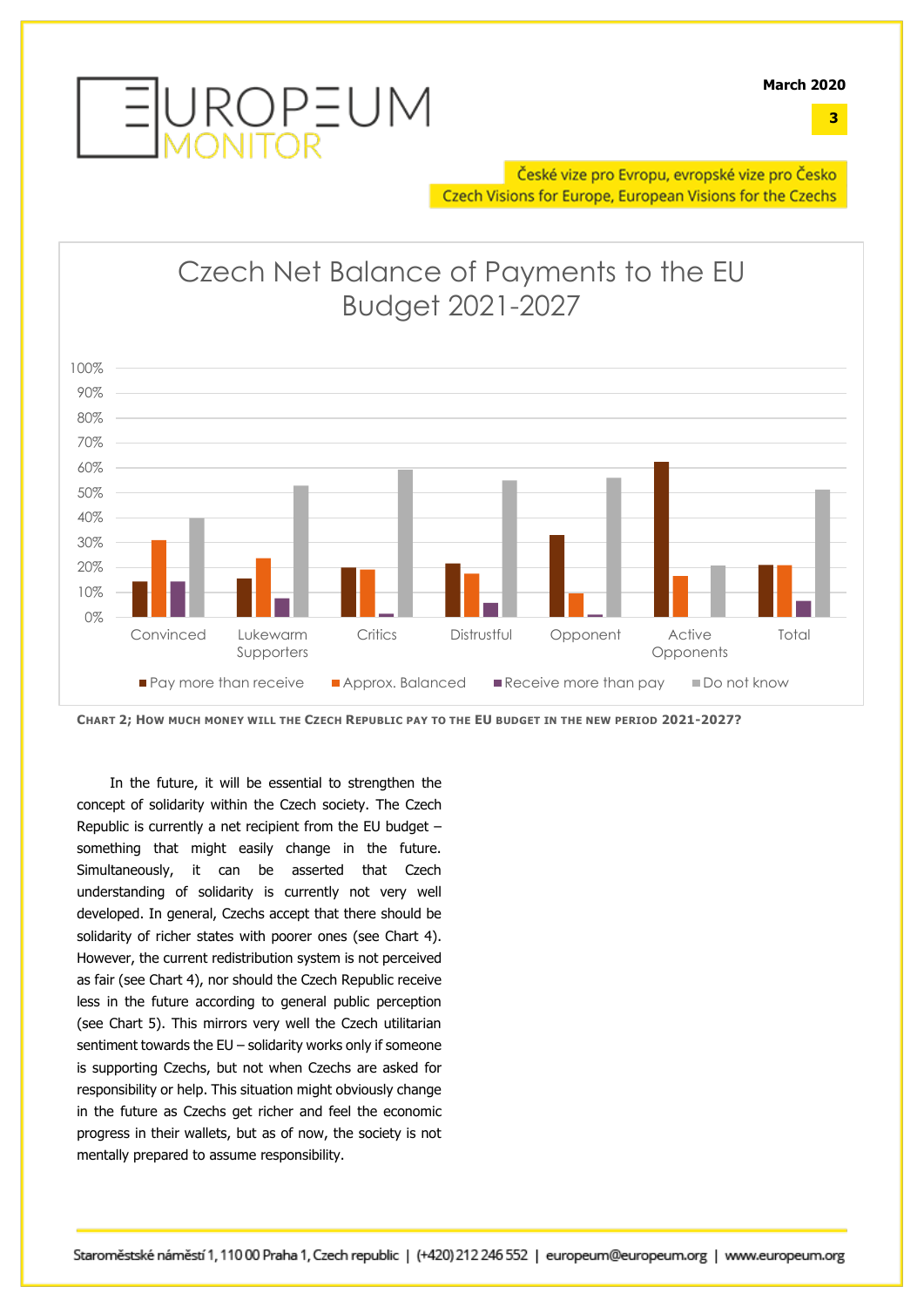**4**



České vize pro Evropu, evropské vize pro Česko Czech Visions for Europe, European Visions for the Czechs



**Chart 3; Is it fair that poorer member states receive more money that the richer ones?**



**Chart 4; Do you believe that the European Funds are fairly distributed among the EU member states**

Staroměstské náměstí 1, 110 00 Praha 1, Czech republic | (+420) 212 246 552 | europeum@europeum.org | www.europeum.org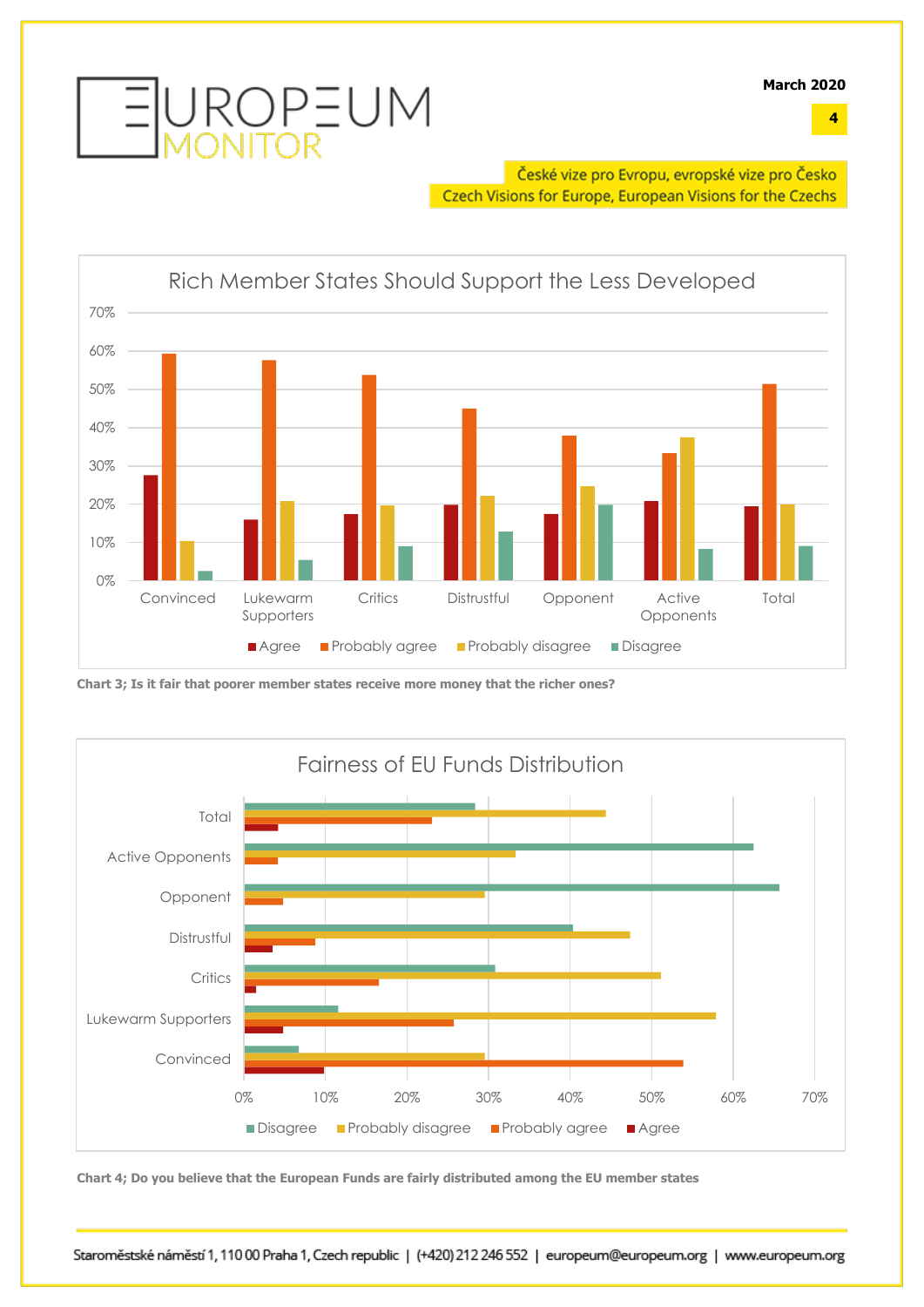**5**



České vize pro Evropu, evropské vize pro Česko Czech Visions for Europe, European Visions for the Czechs



**Chart 5; Is it fair that the Czech Republic will receive less money from the EU in the future, since it become richer proportionally to EU average?**

Given the pictured painted by the hard data above, it is merited to extrapolate and speculate how, historically speaking, Czechs might have been interpreting their integration into European structures and post-1989 development. The experienced economic growth of the last 15 years has not been perceived as something that was possible because of the EU and foreign direct investment, but as a result of Czech hard work and asceticism. The European funds or solidarity have allegedly had a little effect on the overall economic performance, and it has been a mere compensation for exploitation of cheap Czech labour and capital outflow. Therefore, rather than raising the feeling of generosity, the cohesion policy has been perceived as a bribe for Czechs allowing foreign capital flowing into the country. A cash that the Czechs do not owe to anyone, nor which obliges them towards reciprocity or solidarity.

#### **Priorities**

Czechs in general tend to support traditional EU policies. As demonstrated in Table 1, an absolute majority of Czech citizens considers infrastructure development, environmental protection, and Common Agriculture Policy as a priority to be financed from the EU budget. Interestingly, third most popular area is investment in social services, however, this varies through different groups of the Czech society. Unlike the other aforementioned fields, the prioritization is not equal  $-$  the more a person is Eurosceptic, the more one thinks social services should be financed by the EU. This may be result of sociodemographic features as, generally speaking, better educated and higher income groups tend to support more strongly the Czech membership in the EU. New priorities, as defined by the European Commission, either do not enjoy much of a support or are opposed (see Table 2). Investment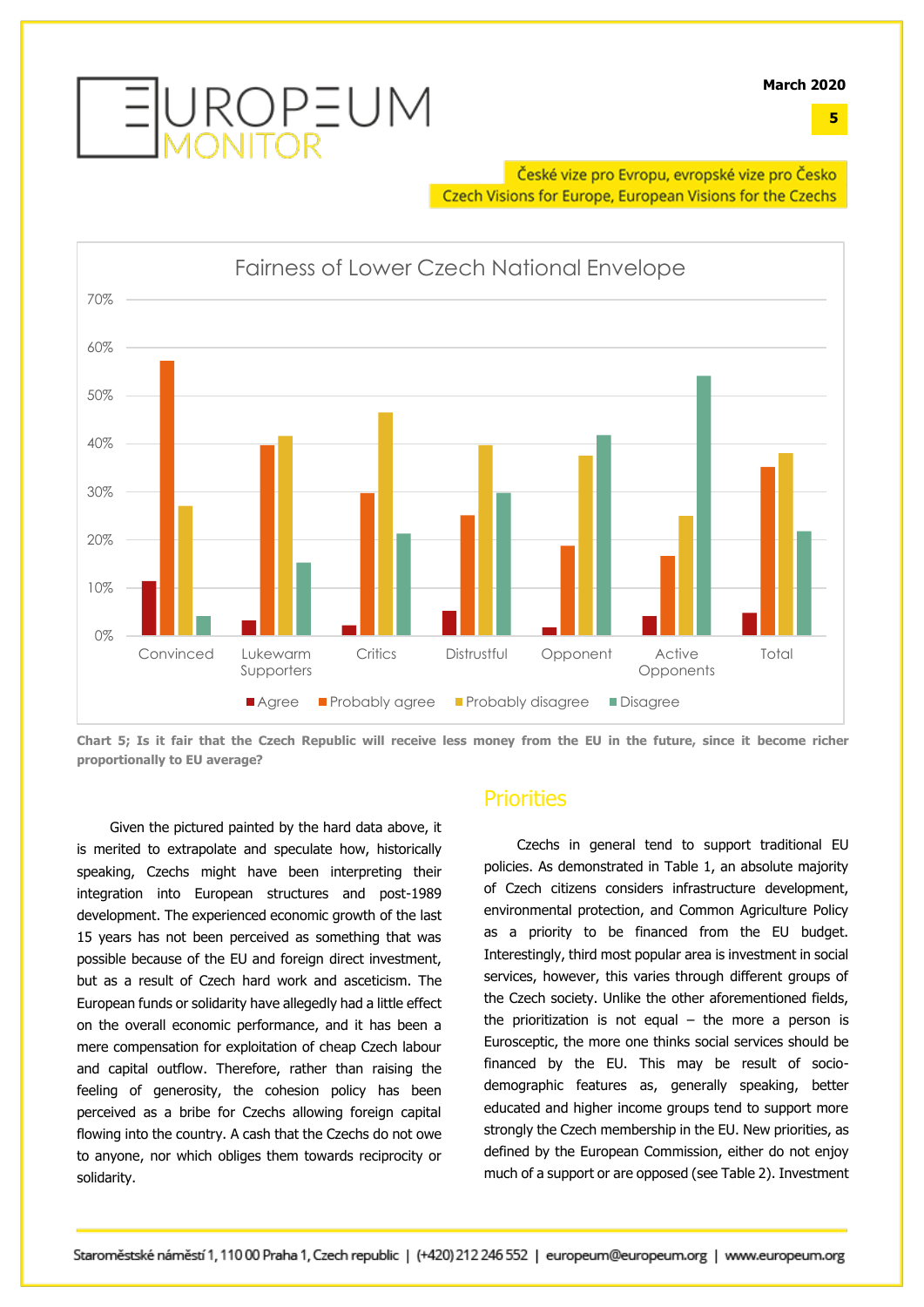

České vize pro Evropu, evropské vize pro Česko Czech Visions for Europe, European Visions for the Czechs

in high tech research and development, support to companies in transition to new technologies (63 % says priority) and digital production (38 % says are accepted, but do not belong to the most favorite budget headings). Interestingly, the Czech society would be also willing to contribute to a joint EU border protection and financing of European border guard. This can definitely be perceived as a still prevailing anti-migration sentiment created during the Schengen Crisis.

When it comes to the main priority of the incumbent European Commission – transition to low carbon economy – Czechs consider the policy acceptable, but not a priority. This contrasts with environmental protection, which was marked as priority by majority of respondents. The reason for that is that Czechs perceive "protection of environment" as solely preservation of Czech nature, or rectification of mistakes made by Communists. Obvious symptoms of climate change such as draught or bark beetle outbreaks does not correlate to climate change amongst Czechs. Thus, envisioning the solution in cutting CO2 emissions is not made, but instead equated with changes in structure of landscape so that it corresponds more with the precultivation period. Secondly, Czech citizens are very skeptical about the ability of the EU to influence the global CO2 emissions rate. They argue that transition to lowcarbon economy would probably be excessively costly and would not bring the desired effects, as Europe alone produces only 9% of the world´s CO2 emissions – the so called "how about China?" argument. Overall, the general sentiment could be summarized in "we do not mind cutting CO2 emissions if someone else pays the transition".

Finally, it is important to draw attention to "solving source problems of migration" and "border protection". These two issues illustrate very well the overall sentiment of the Czechs to common global challenges. Czechs in general are very skeptical about their influence and thus do not believe that their action could lead to any significant improvements. This results in insular behaviour – better isolate from the outer world than actively solve problems. It is evident that the creation of a common European border guard enjoys quite significant support, whereas "development aid to migration source countries" is considered something that should not receive EU funds. The solution lays in isolation and protection, not addressment of migration root causes.

## What lessons the policy makers should take?

Czechs think the EU should primarily support traditional EU policies. The "new priorities" are accepted, but it is not anything that the Czech population would be thrilled about. The question is whether these expectations are a result of principled opposition against Union focusing on defence and border protection, or that Czechs simply do not understand why the EU should embark on new policy areas. Based on previous data focusing solely what the EU should ideally do, i.e. not asking what it should pay for, Czechs were open to the EU getting more involved in defence & security as well as protection of living standards. The data showed that Czechs primarily look for someone who would protect them against challenges caused by globalized world and deteriorating security environment.<sup>1</sup> There is currently a perception gap between what Czechs think the EU should do, and what they believe it should finance. Such an ambiguity must be addressed and therefore, the Czech political elite will have to invest more energy in explaining why the EU wants to invest in new areas and why the Czech Republic should support such an effort. The Czech population usually frames its opinion on issues according to the political discourse, hence politicians play a crucial role in how Czechs understand the progress at European level.

Secondly, the greatest challenge for policy makers will be to link environmental protection with fight against global warming and CO2 reduction. The topic will gain even more

<sup>&</sup>lt;sup>1</sup> See final report from Brand EU research, page : [http://europeum.org/en/articles/detail/3257/cesi-a-znacka-eu-jak-](http://europeum.org/en/articles/detail/3257/cesi-a-znacka-eu-jak-se-citi-cesi-ohledne-eu-a-co-by-mohlo-zmenit-jejich-nazor)

[se-citi-cesi-ohledne-eu-a-co-by-mohlo-zmenit-jejich-nazor](http://europeum.org/en/articles/detail/3257/cesi-a-znacka-eu-jak-se-citi-cesi-ohledne-eu-a-co-by-mohlo-zmenit-jejich-nazor)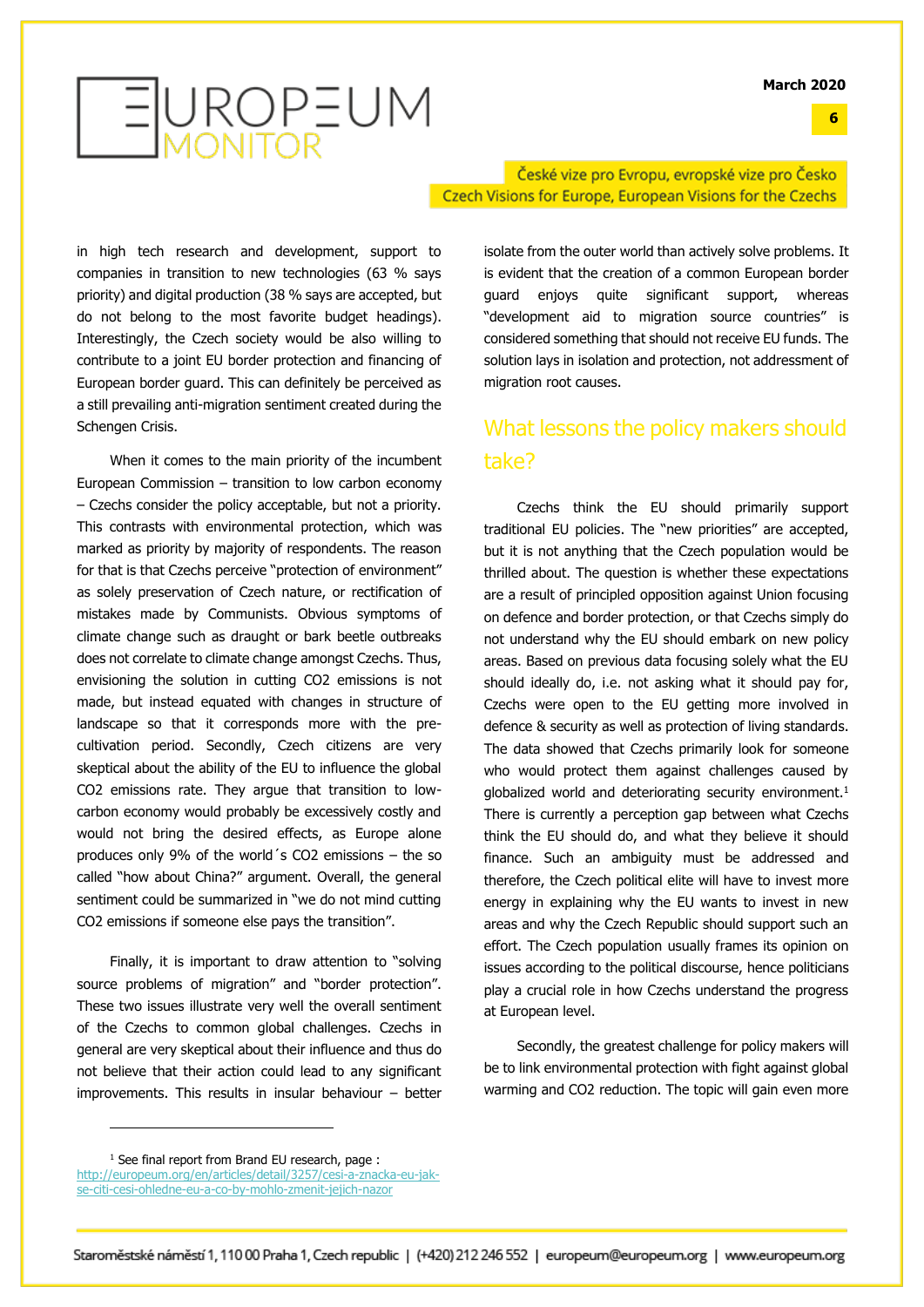**7**



České vize pro Evropu, evropské vize pro Česko Czech Visions for Europe, European Visions for the Czechs

importance in the future as the Commission introduced the Green Deal and the EU decided to become climate neutral by 2050. The Czech Republic will have to comply with energy transition plans and will be forced to invest in renewable sources of energy. The problem is that Czechs currently seem to ignore the impact of climate change on their environment. First, they seem not to understand that the recent draughts might be related to global warming, and even if they understand the link between those two issues, they still remain sceptical about their ability to revert the increase of global CO2 emissions. Secondly, the data presented above showed that Czechs would probably accept an EU budget supporting transition to low-carbon sources of energy, yet this does not mean that they would be willing to cover the costs by themselves. Overall, the Czech attitude can be considered as supportive, albeit only if others pay for the transition. This leads to my final argument that climate change is potentially a topic similarly explosive as the Schengen crisis used to be. Since the fight against climate change is currently promoted by Western Europe, and if the Union policy is understood as a cause of future economic turbulences, it might result in a new rift between the West and the East. Czechs are fine with investment in CO2 reduction, but their permissive consent might abruptly disappear if they feel the economic impact of transition or any other economic downturn. Even challenges linked to automatization and digitalization of industry might be ascribed to CO2 reduction plans. Therefore, the Czech policy makers and politicians must focus on climate policy, explain the population why the EU and the Czech Republic introduce new policies, and strictly divide structural changes caused by new technologies and the fight against global warming.

Finally, the Czech policy makers will have to rethink their approach to presentation of European Funds. As the Czech Republic is becoming richer in GDP PPP terms, it will slowly be losing its prominent spot as one of the largest beneficiaries from the EU budget. Ultimately, Czechs will become a net payers to the EU budget, which will surely open a renewed discussion about the reasons for membership in the EU. The advantage is that the Czech Republic will not contribute to the new budget until 2028, meaning that political strategists still have time to

contemplate what the best approach should be. Ultimately, the internal discussion must start, including deliberations about substituting the European Cohesion policy with a national one. It can be presumed that the discrepancies between regional economic output within the Czech Republic will remain in place even 10 years from now, thus necessitating corrective, equitable national policies to address these discrepancies.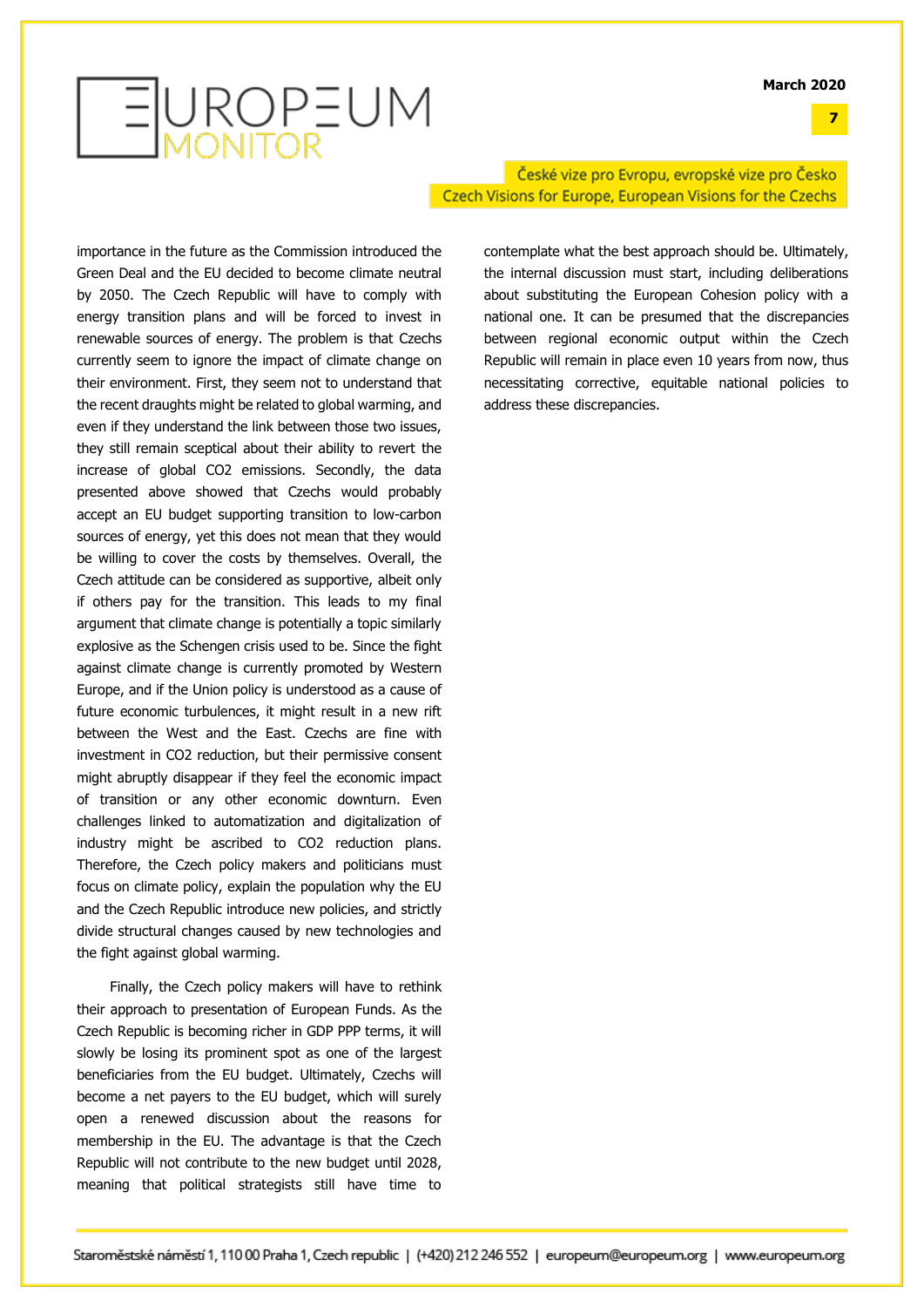

České vize pro Evropu, evropské vize pro Česko Czech Visions for Europe, European Visions for the Czechs

| <b>Priority</b>                                                                    | <b>Convinced</b> | <b>Lukewarm</b><br><b>Supporters</b> | <b>Critics</b> | <b>Distrustful</b> | <b>Opponent</b> | <b>Active</b><br><b>Opponents</b> | <b>Total</b> |
|------------------------------------------------------------------------------------|------------------|--------------------------------------|----------------|--------------------|-----------------|-----------------------------------|--------------|
| <b>Infrastructure -</b><br>highways, railways,<br>roads                            | 71%              | 70%                                  | 75%            | 76%                | 67%             | 65%                               | 75%          |
| <b>Environment</b><br>protection - water<br>management,<br>landscape               | 63%              | 64%                                  | 63%            | 53%                | 65%             | 64%                               | 75%          |
| <b>Social services, care</b><br>for those in needs                                 | 57%              | 38%                                  | 56%            | 61%                | 61%             | 72%                               | 42%          |
| <b>Support for farmers</b><br>and agriculture<br>production                        | 51%              | 43%                                  | 51%            | 62%                | 43%             | 59%                               | 46%          |
| <b>Investment in</b><br>research and<br>development                                | 49%              | 60%                                  | 51%            | 53%                | 41%             | 34%                               | 63%          |
| <b>Joint border</b><br>protection and<br><b>European border</b><br>guard (Frontex) | 37%              | 34%                                  | 37%            | 41%                | 30%             | 40%                               | 46%          |
| <b>Fight against climate</b><br>change and<br>reduction of CO2<br>emissions        | 30%              | 37%                                  | 26%            | 25%                | 35%             | 31%                               | 21%          |
| <b>Support for</b><br>companies in<br>adoption of new<br>technologies              | 27%              | 32%                                  | 29%            | 33%                | 20%             | 18%                               | 38%          |
| <b>Study and</b><br>internships abroad<br>(e.g. Erasmus+)                          | 21%              | 30%                                  | 21%            | 16%                | 23%             | 14%                               | 17%          |
| <b>Solutions to internal</b><br>issues linked to<br>migration                      | 21%              | 17%                                  | 23%            | 17%                | 24%             | 20%                               | 21%          |
| Joint military<br>research and<br>financing of EU<br>foreign missions              | 9%               | 12%                                  | 8%             | 7%                 | 11%             | 7%                                | 4%           |
| <b>Sattelite</b><br>development and<br><b>European Space</b><br><b>Research</b>    | 6%               | 6%                                   | 5%             | 5%                 | 8%              | 7%                                | 8%           |
| <b>Development aid to</b><br>third countries                                       | 6%               | 9%                                   | 5%             | 3%                 | 8%              | 4%                                | 4%           |

**8**